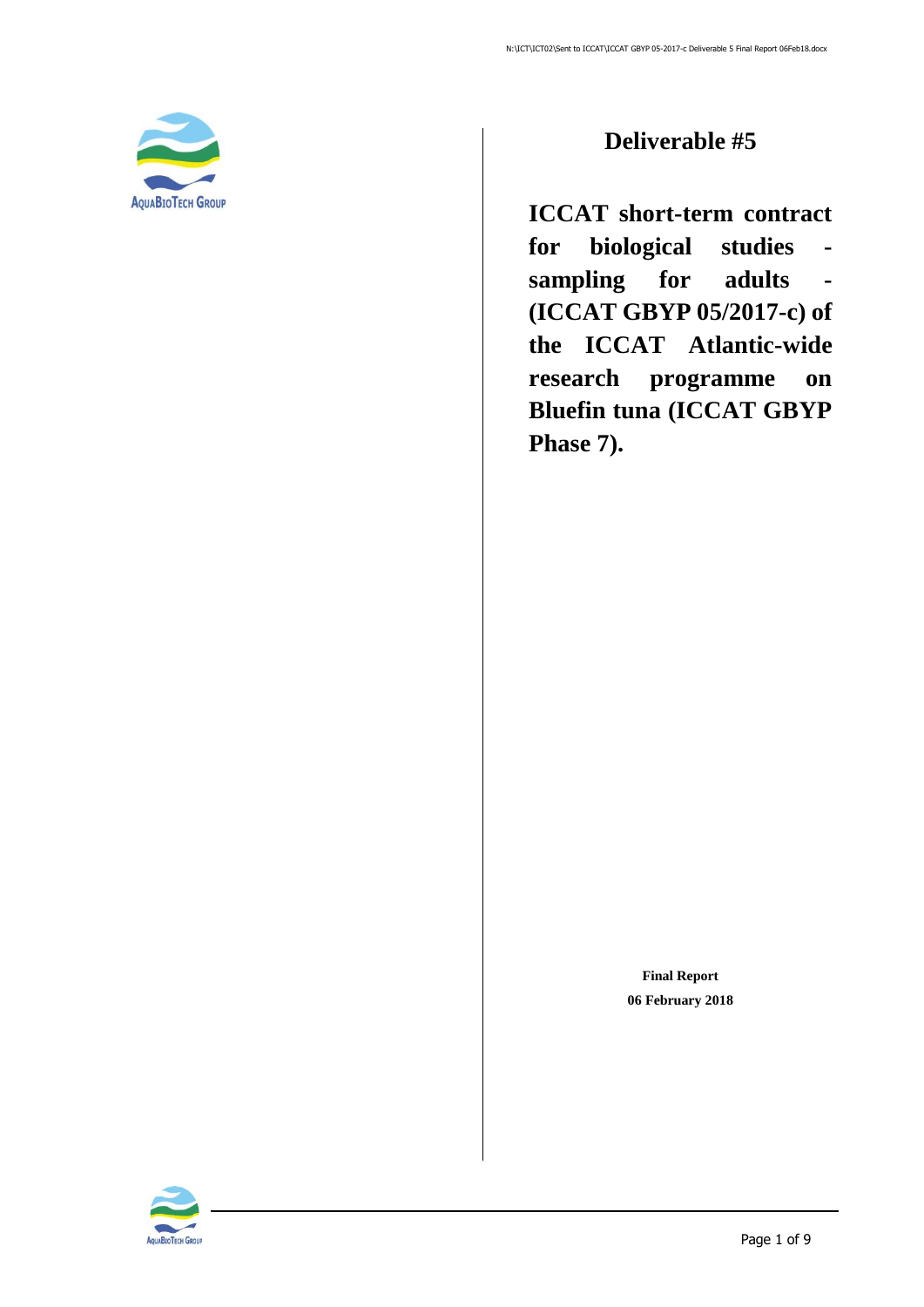# <span id="page-1-0"></span>**Contents**

| <b>Title Page</b> |  |  |  |  |
|-------------------|--|--|--|--|
|                   |  |  |  |  |
|                   |  |  |  |  |
|                   |  |  |  |  |
|                   |  |  |  |  |
| $\mathcal{R}$     |  |  |  |  |
| $\overline{4}$ .  |  |  |  |  |
|                   |  |  |  |  |
|                   |  |  |  |  |

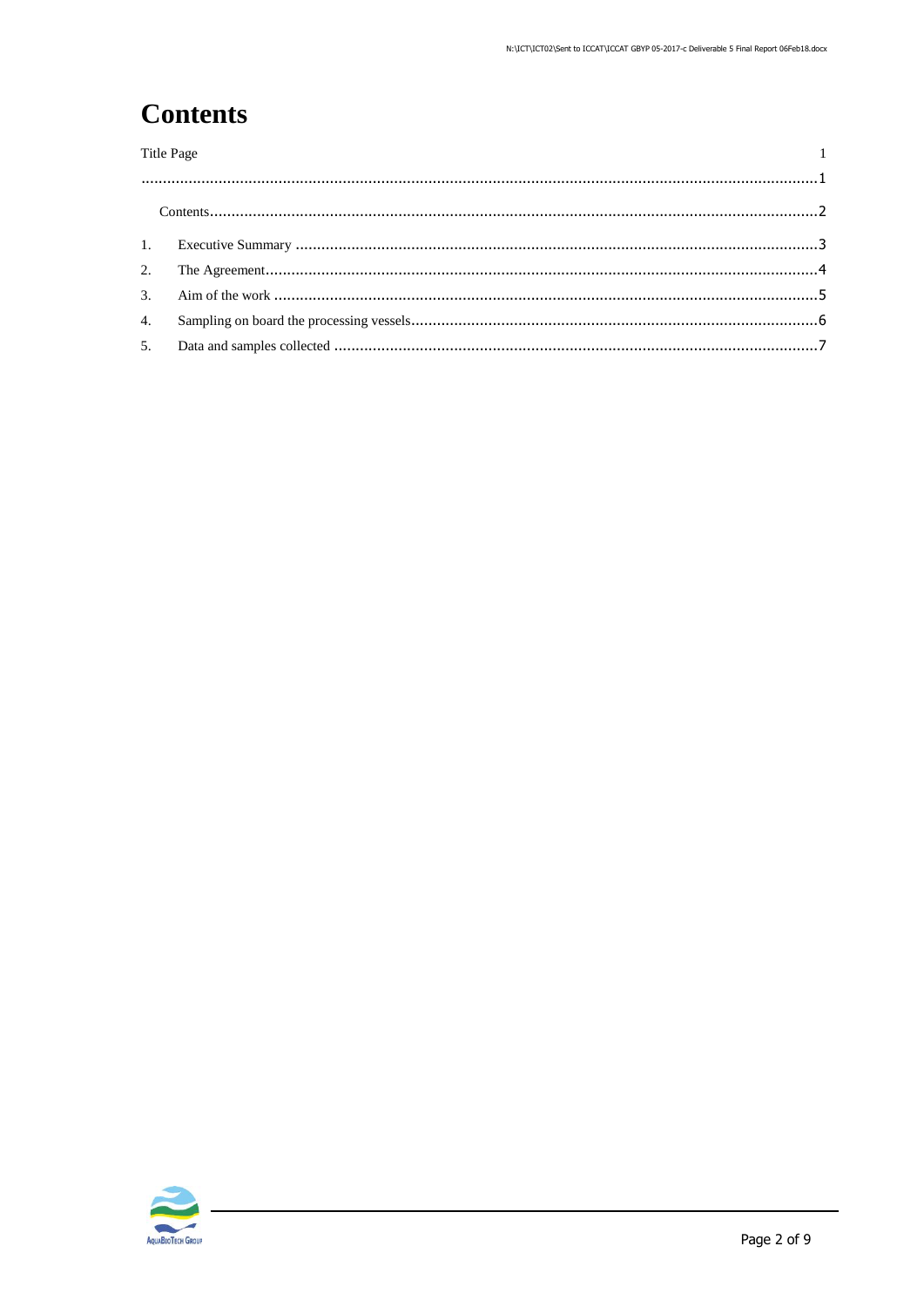### <span id="page-2-0"></span>**1. Executive Summary**

An agreement between ICCAT and AquaBioTech Ltd based in Malta was set up in order to carry out sampling of Atlantic bluefin tuna (BFT) during harvesting of BFT caged from farms in Malta (600 fish in total).

This was carried out in the harvesting period of 2017, and a total of 1074 fish were sampled. BFT were sampled from cages containing the fish from the following areas: Western Mediterranean, the Tyrrhenian Sea (TY) and Sardinia (Traps, SA), and Central Mediterranea Sea, south of Malta (MA). The BFT sampled varied in size from 130 to 278cm in length (SFL) although over 90% were above 200cm in length.

However, there were significant issues with the collection of otoliths. This was related to the actual harvesting process and the fish processing operations on board the processing vessels, specifically the position where the shot hits the fish in the head and the position of the cut applied to remove the head at the beginning of the processing. This issue had been known about before the start of the work, and a number of fish more than had been requested in the Agreement were sampled on board the processing vessels.

Apart from the biometric data (which includes straight fork length (SFL), curved fork length (CFL)) and whole weight (RWT), 724 whole pair or single otoliths were extracted as well as 939 genetic samples (muscle).

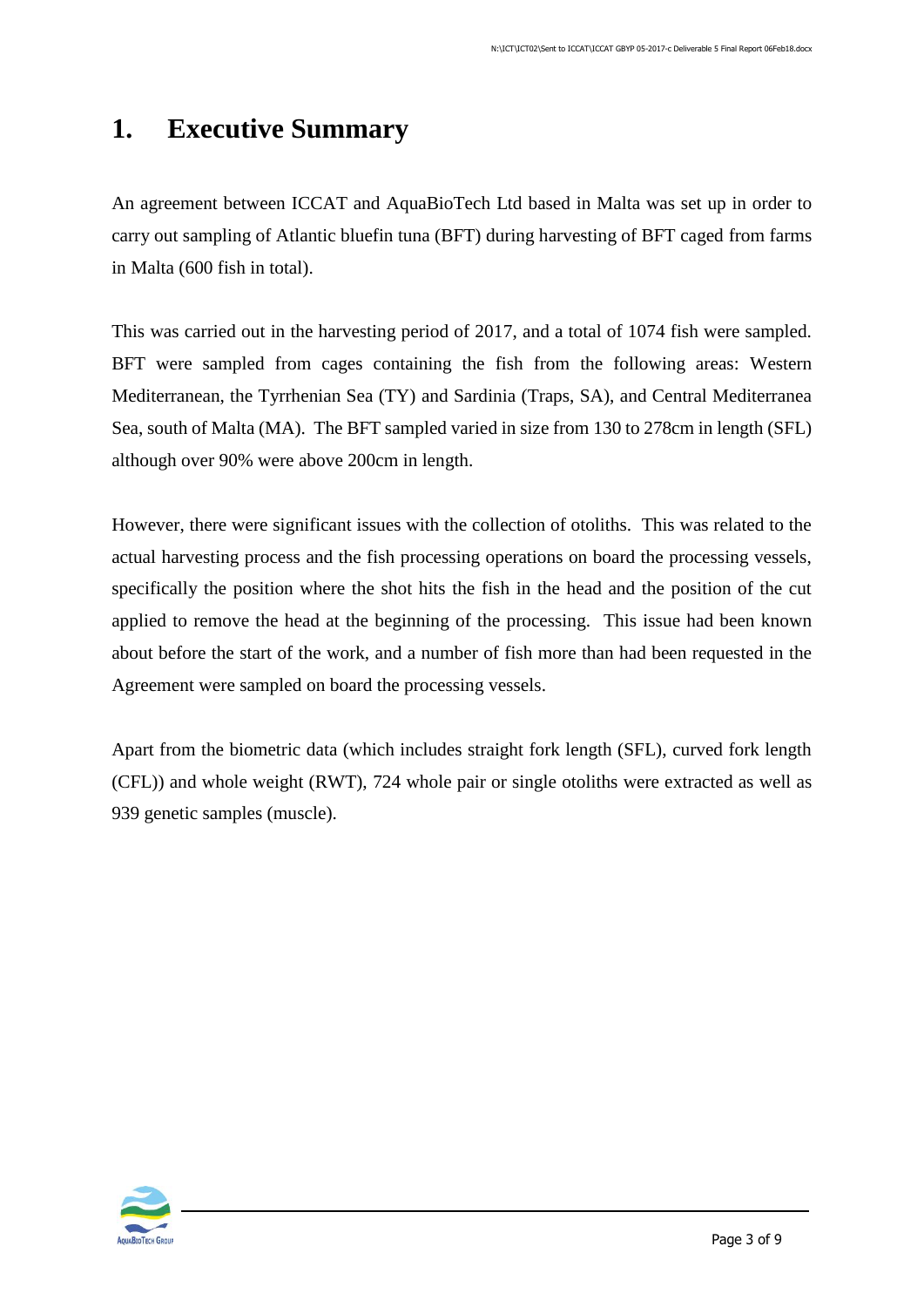# <span id="page-3-0"></span>**2. The Agreement**

As per the following Agreement between ICCAT and AquaBioTech Ltd:

#### **ICCAT short-term contract for biological studies - sampling for adults - (ICCAT GBYP 05/2017-c) of the ICCAT Atlantic-wide research programme on Bluefin tuna (ICCAT GBYP Phase 7).**

AquaBioTech Ltd has the following address in Malta:

• AquaBioTech Ltd, referred to as ABT**,** whose registered office is at 'Central Complex', Triq in-Naggar, Mosta MST1761, Malta.

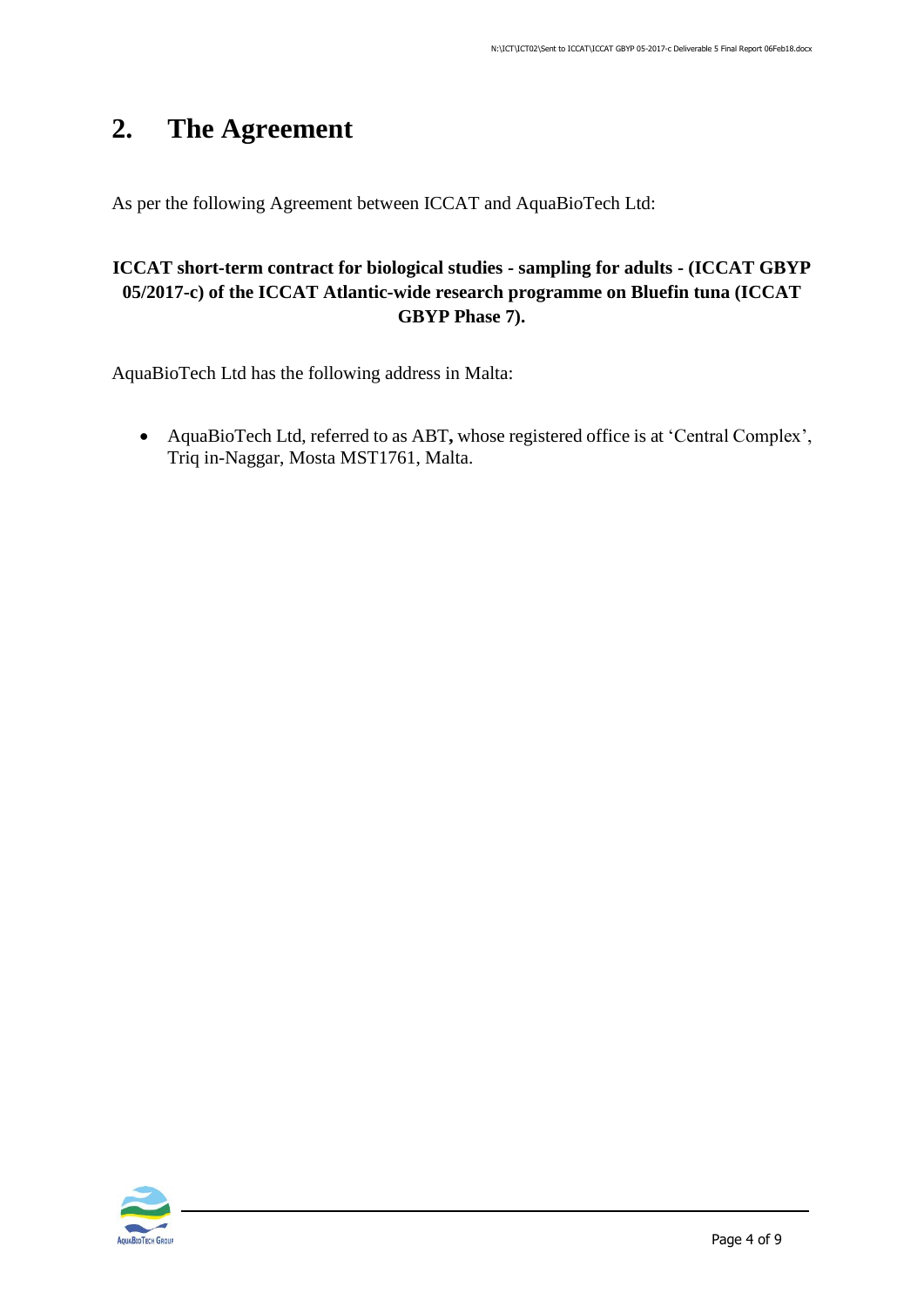### <span id="page-4-0"></span>**3. Aim of the work**

The objective of the Agreement was to obtain adult Atlantic bluefin tuna, *Thunnus thynnus* (BFT) biometric data and samples as follows:

- i) Straight fork length (SFL) in cm.
- ii) Total weight (round weight, RWT) in kg.
- iii) Sex.
- iv) Otoliths.
- v) Tissue for genetic analysis.

The procedures which were followed during the sampling on board the processing vessel and subsequently on the heads were those indicated in the "Appendix 2: SAMPLING PROTOCOLS FOR THE GBYP BIOLOGICAL SAMPLING (Last revised: 18 October 2016)".

The table below indicates the target number of BFT which were required by the Agreement to be sampled during harvesting from each of the farms from fish caught (and subsequently caged at the respective farms) from the following selected areas:

| Farm                        | <b>Tyrrhenian Sea</b> | <b>Central/Southern Med Sea</b> |
|-----------------------------|-----------------------|---------------------------------|
| Mare Blu Tuna Farm Ltd (MB) | 300                   | 100                             |
| Fish and Fish Ltd (F&F)     |                       | 100                             |
| MFF Ltd (MFF)               |                       | 100                             |

Full cooperation was provided by the farms and their operators during the sampling of BFT and subsequent storage and handling.

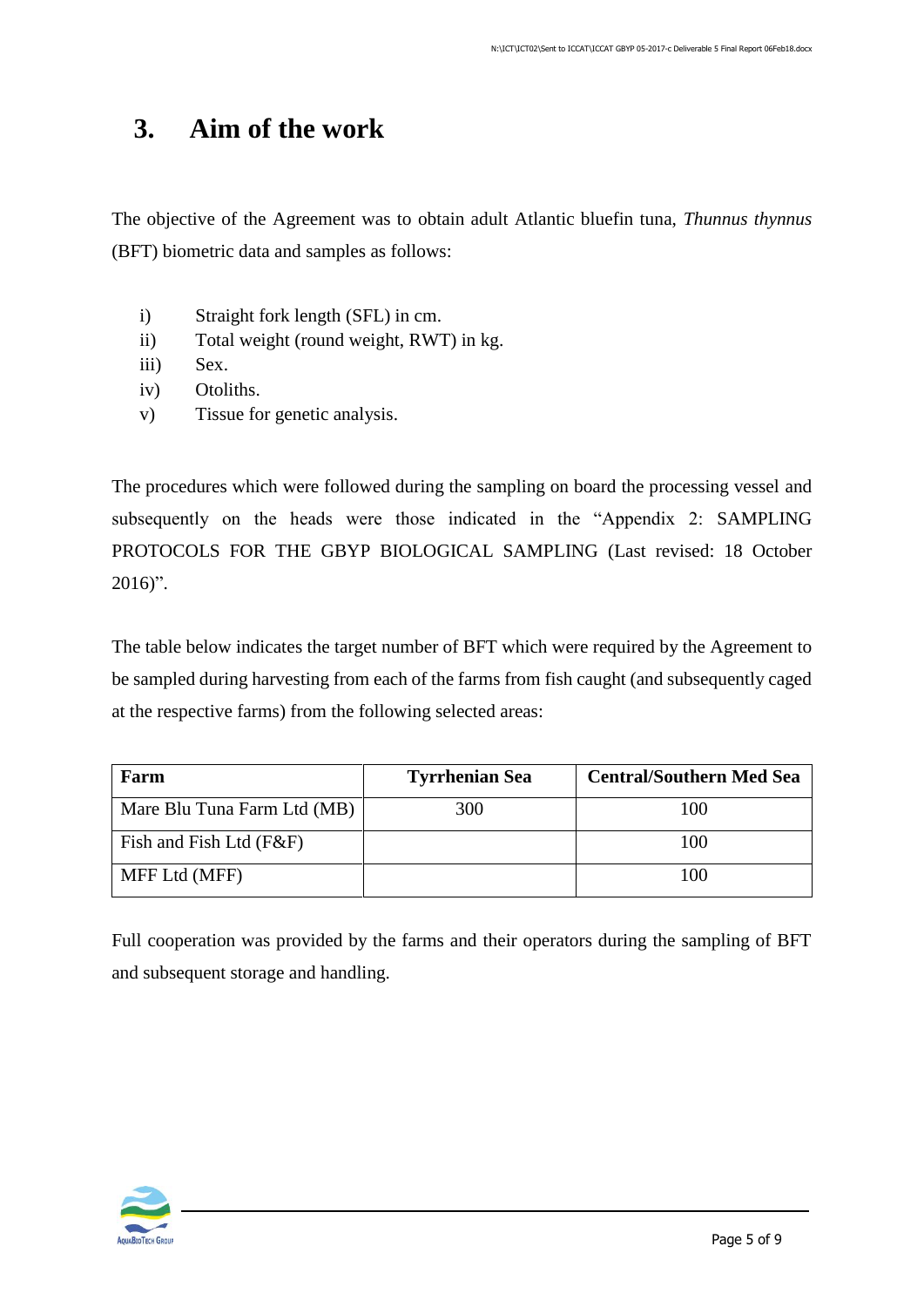### <span id="page-5-0"></span>**4. Sampling on board the processing vessels**

Biometries of BFT and collection of BFT heads was carried out on board the processing vessels working in conjunction with the harvesting activies being carried out by each of the BFT farm.

The actual process of harvesting starts when the BFT are first shot in the cages, lifted out of the water and taken to the processing vessel in groups (not individually) whereby they are subsequently processed by the crew.

The first step on board the processing vessel normally involves weighing of the fish, followed by cutting off of the head and tail followed by further cutting into loins or fillets after which they are then frozen.

Biometries and tagging of heads was carried out before the fish heads were cut off. The SFL and curved fork length (CFL) of each fish were taken, each head tagged individually and the weight of each fish recorded prior to the whole fish moving on to the next part of the processing (which involved cutting off of the head and tail). Tagged heads were then separated from untagged heads and collected in large bags which were also labelled individually.

The large bags containing the sampled heads were then taken by the farm operators and stored in designated -20°C reefers.

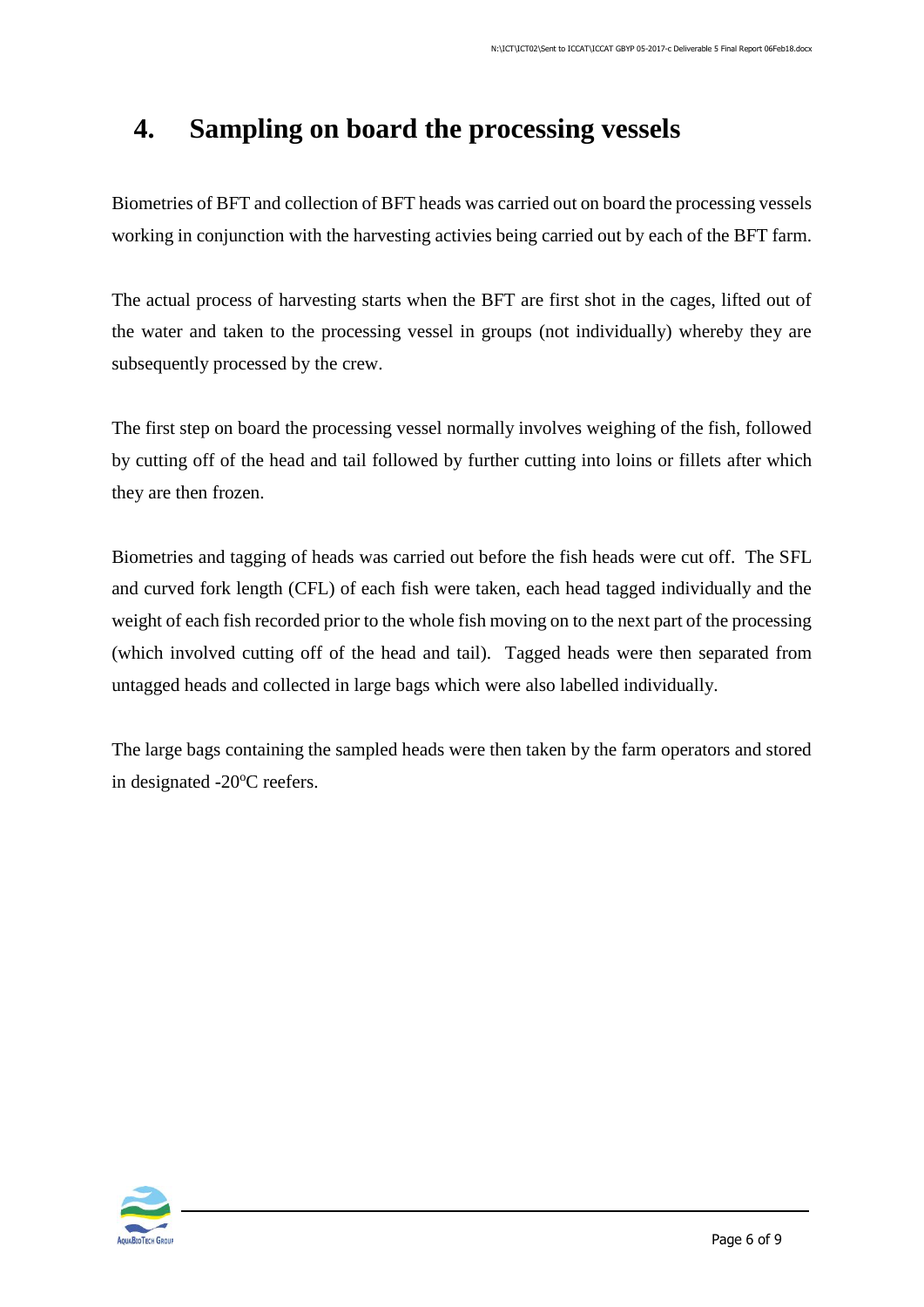## <span id="page-6-0"></span>**5. Data and samples collected**

After discussions with the ICCAT GBYP Coordinator, it was agreed that samples would be taken from both the Tyrrhenian Sea and Sardinian Traps. Consequently, data and samples were collected from BFT caught during the purse seine fishing season in the following areas:

- Western Mediterranea, the Tyrrhenian Sea (TY),
- Western Mediterranean, Sardianian traps (SA),
- Central Mediterranea Sea, south of Malta (MA),

By the end of this period of collection, the following numbers of fish were sampled on board the processing vessel and heads collected for subsequent collection of otoliths/tissue samples for genetic analysis:

| Farm       | <b>Western Med</b>         | <b>Western Med</b>          | <b>Central Med</b> |
|------------|----------------------------|-----------------------------|--------------------|
|            | <b>Tyrrhenian Sea (TY)</b> | <b>Sardinian Traps (TY)</b> | Malta (MA)         |
| <b>MB</b>  | 250                        | 221                         | 179                |
| <b>MFF</b> |                            |                             | 424                |

The Table below summarises the ranges of SFLs and RWTs of the BFT sampled on board the processing vessels, providing the range of each and the average for the whole sampling group:

|            | <b>Western Med</b>         | <b>Western Med</b>          | <b>Central Med</b> |
|------------|----------------------------|-----------------------------|--------------------|
|            | <b>Tyrrhenian Sea (TY)</b> | <b>Sardinian Traps (TY)</b> | Malta (MA)         |
| $SFL$ (cm) | Range: 200-272             | Range: 130-278              | Range: 177-270     |
|            | Average: 236.3             | Average: 210.6              | Average: 222.5     |
| RWT (kg)   | Range: 187-406             | Range: 49-450               | Range: 102-440     |
|            | Average: 297.6             | Average: 232.8              | Average: 249.6     |

The Figures below summarise the size distribution (SFL) in 10cm length classes of the BFT sampled from each of the areas (Tyrrhenian Sea, TY; Sardinian Traps, south of Malta, MA).

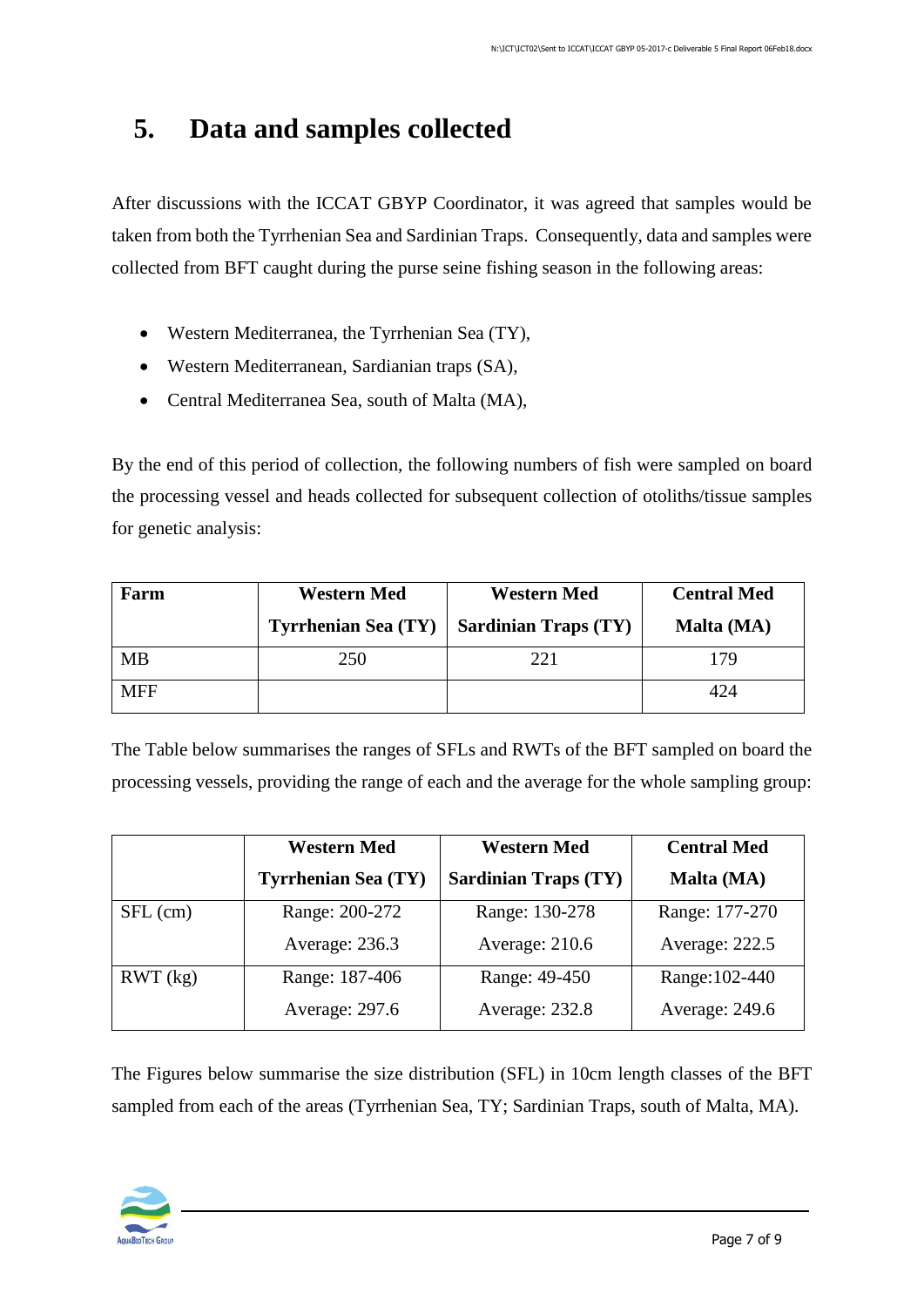